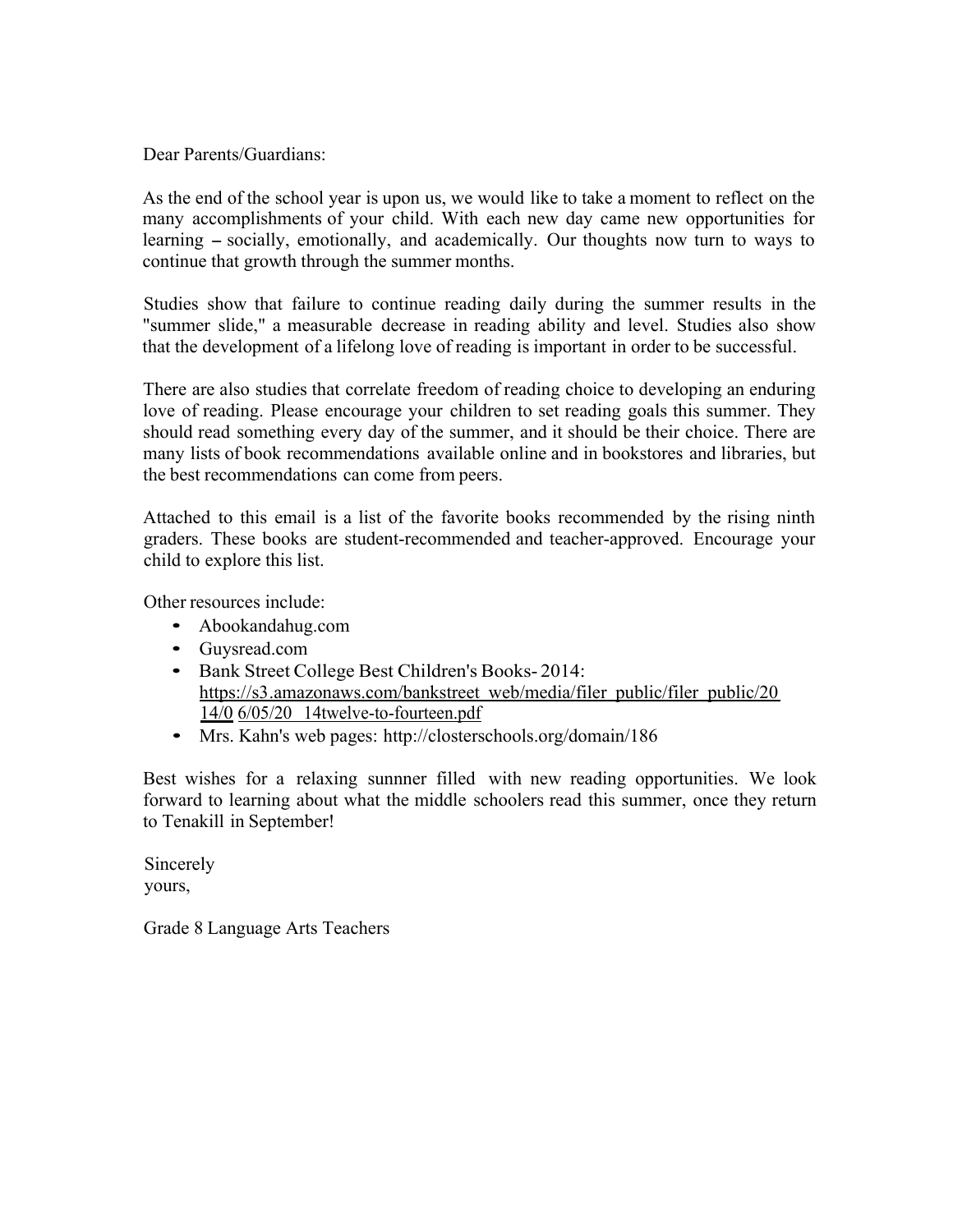## **Favorite Books for Grade 8**

## **Easier-ofinteresttogrades 5-8**

- Alex Rider Series Anthony Horowitz
- Artemis Fowl Eoin Colfer
- Best of the Best Tim Green
- 
- 
- Football Hero Tim Green
- 
- Heroes of Olympus Series Rick Riordan<br>• Hold East Rhue Balliet
- 
- House of Hades Rick Riordan
- Island of Thieves Josh Lacey
- Michael Vey Series Richard Paul Evans
- Percy Jackson Series Rick Riordan
- 
- **Sea of Monsters Rick Riorden**
- 
- Spy School Stuart Gibbs
- 
- 
- 
- 
- The Runaway King Jennifer A. Nielsen
- The Shadow Throne Jennifer A. Nielsen
- The Unwanteds Lisa McMann
- 
- 
- 

**Grade Level**

• After Ever After • Article 5 Trilogy • Audrey, Wait! • Beta<br>• Beyc Beyonders: A world without heroes • Bomb • Catching Fire • Champion • Cinder • Divergent Series • Divided We Fall • Drums, Girls, and Dangerous Pie Jordan Sonnenblick Kristen Simmons Robin Benway Rachel Cohn Brandon Mull Steve Sheinkin Suzanne Collins Marie Lu Marrisa Meyer Veronica Roth Trent Reedy Jordan Sonnenblick

• Cracker Cynthia Kadohata • Everlost Neal Shusterman • Heat Mike Lupica **Fold Fast** Blue Balliet • Powerless Matthew Cody • Sidekicked John David Anderson • Stowaway Karen Hesse<br>• Suner Matthew Co Super Matthew Cody • The Emerald Atlas John Stephens<br>
• The False Prince Jennifer A Nie The False Prince **In the False Prince** Jennifer A. Nielsen • Troubletwisters Grath Nix and Sean Williams<br>
• Warriors Erin Hunter • Warriors Erin Hunter • Wonder R.J. Palacio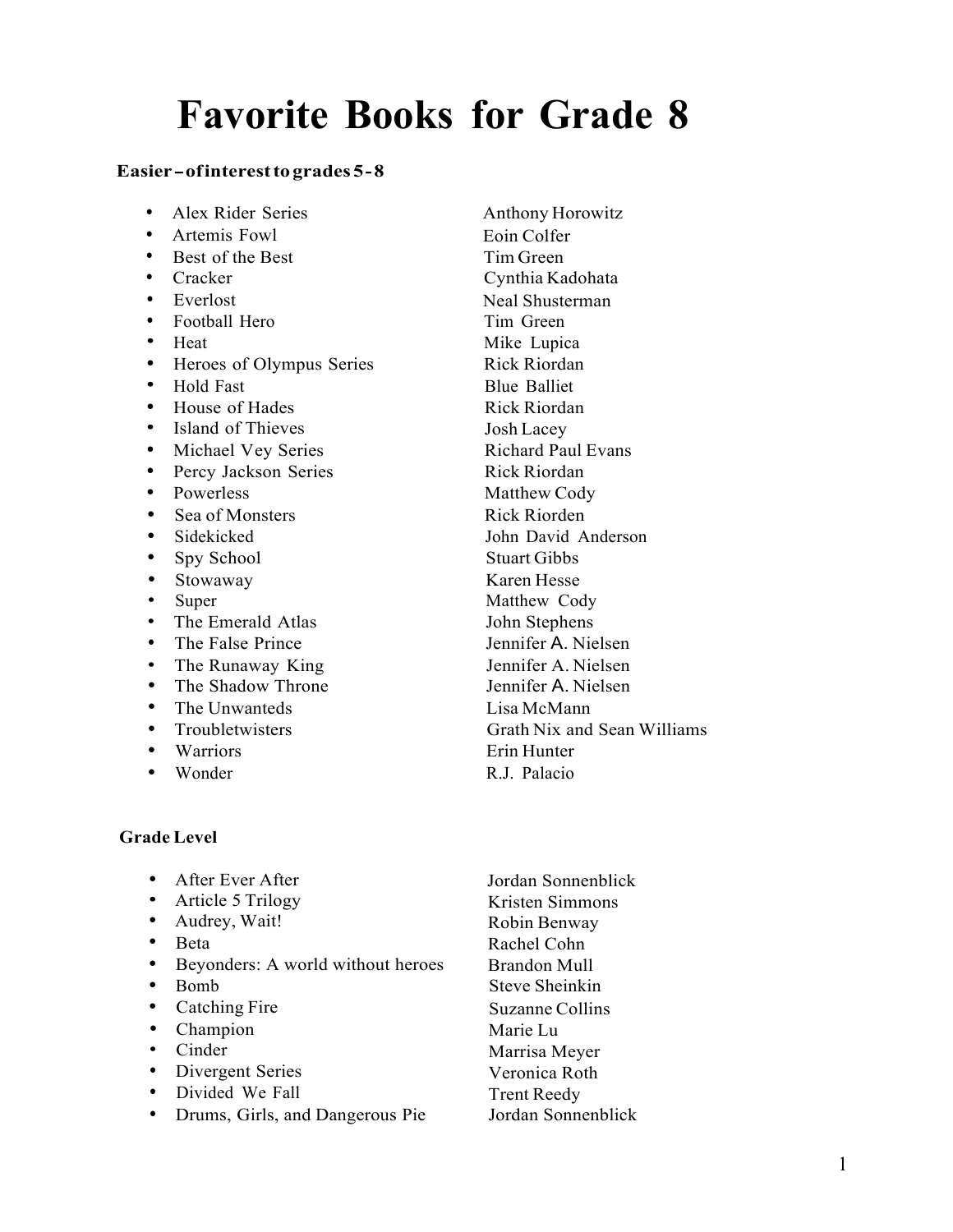• Ender's Game Orson Scott Card • Ender's Shadow Orson Scott Card • Eon Alison Goodman • Flowers for Algernon Daniel Keyes • Foul Trouble John Feinstein • Full Tilt Neal Shusterman • Harry Potter J.K. Rowling • Hunger Games Series<br>
• It Ain't All For Nothin' Walter Dean Myers<br>
• Ithaka Adele Geras<br>
• Kiss and Blog Alyson Noel<br>
• Leapholes James Grippando<br>
• Legend Series Marie Lu<br>
• Life After Theft Aprilynee Pike<br>
• Life as We • Lockwood and Co.: The Screaming Staircase Jonathan Stroud • Mark of Athena Rick Riordan • Matched Ally Condie • Maximum Ride: The Angel Experiment James Patterson • Mockingjay Suzanne Collins • Monsters of Men Patrick Ness • My Sister Lives on the Mantle Piece Annabel Pitcher<br>• No Safety in Numbers Dayna Lorentz • Notes From the Midnight Driver Jordan Sonnenblick • Penndragon D.J. McHale • Rebound Bob Krech • Red Pyramid Series Rick Riordan • Romeo and Juliet (Graphic Novel) Shakespeare • Scorpia **Anthony Horowitz** • Silver Chris Wooding • Sleeping Freshman Never Lie DavidLubar • Soul Surfer Bethany Hamilton • Texting the Underwood Ellen Booraem • That Was Then, This is Now S.E. Hinton • The 5th Wave Rick Yaney The Book Thief Markus Zusde • The Fablehaven Series Brandon Mull • The Fall of Five Pittacus Lore • The Fallout S.A. Bodeen The Fear Charlie Higson<br>
The Final Four Paul Volponi • The Forsaken Lisa M. Stasse<br>• The Hound of the Baskervilles Sir Arthur Conan Doyle

• The House of the Scorpion Series Nancy Farmer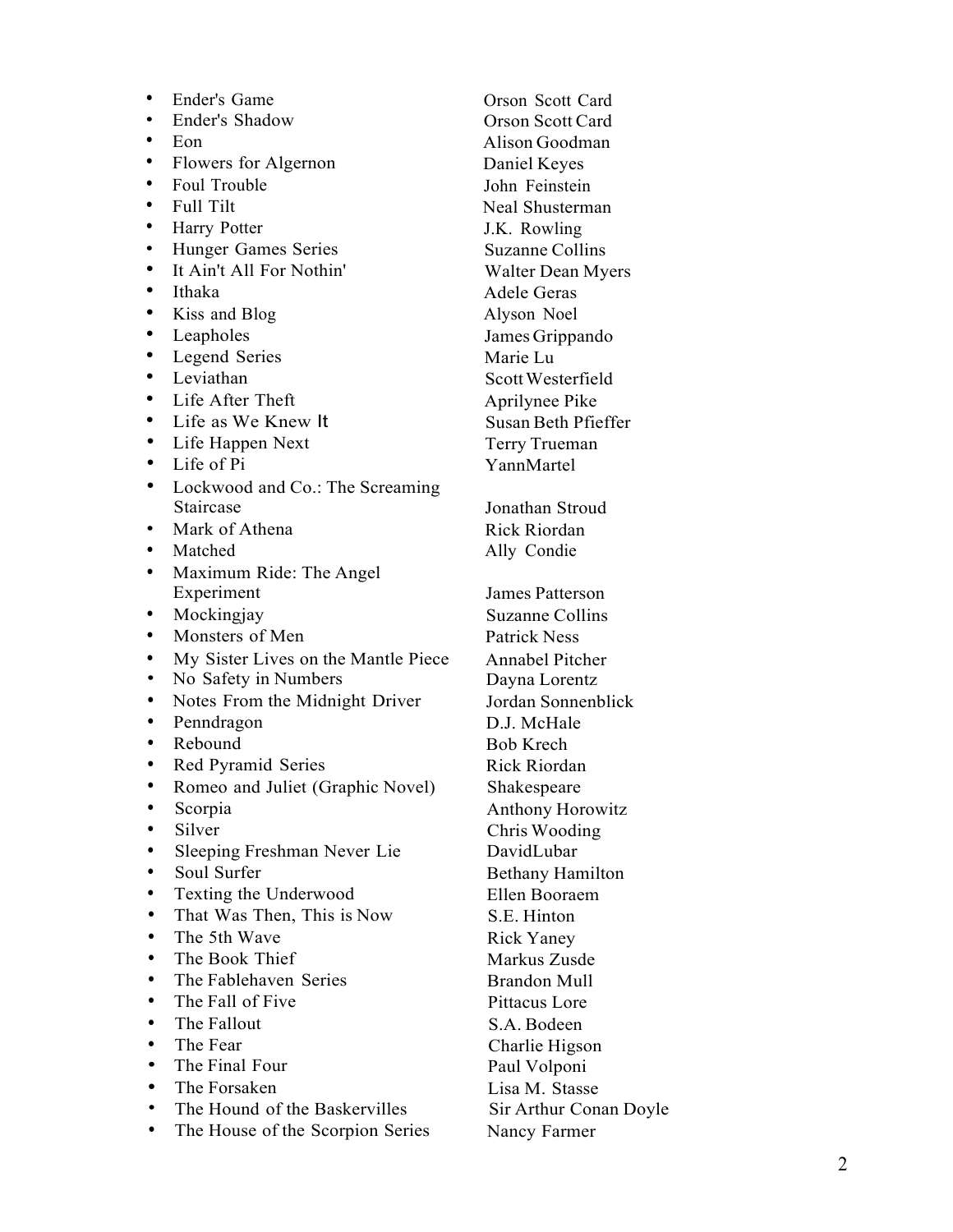• The Illustrated Man Ray Bradbury • The Last Apprentice Joseph Delaney • The Lord of the Opium Nancy Farmer • The Maze Runner Series James Dashner • The Night Elie Wiesel • The Old Man and the Sea Ernest Hemingway • The Outsiders S.E. Hinton • The Peculiar Children Series Ransom Riggs • The Prospect Jason Glaser

- The Twighlight Series Stephenie Meyer
- Theodore Boone John Grisham
- This Dark Endeavor Kenneth Oppel
- Time Machine H.G. Wells
- 
- Unwind Series Neal Shusterman
- Z for Zacharia C. O'Brien
- ZOM-B Series Darren Shan

## **Mature- themes and/or difficulty**

- 
- An Abundance of Katherines John Green
- 
- 
- Boy Meets Boy David Levithan
- 
- Crash and Burn Michael Hassan
- Cruel Summer Alyson Noel
- Dear Life, You Suck Scott Glagden
- 
- Escape from Furnace (series) Alexander Gordon Smith
- Fellowship of the Ring J.R.R Tolkien
- Go Ask Alice Anonymous
- 
- Hold Me Closer, Necromancer Lish McBride
- 
- It's Kind of a Funny Story Ned Vizzini
- Looking for Alaska John Green
- Lord of The Rings J.R.R Tolkien
- Love Letters to the Dead Ava Dellaira
- Marked P.C. Cast
- 
- My Sister's Keeper Jodi Picoult
- Nineteen Minutes Jodi Picoult
- 
- Perks of Being a Wallflower Stephen Chbosky
- Plain Truth Jodi Picoult

• The Raven Boys Maggie Stiefvater • Uglies Trilogy Scott Westerfield

• 1984 George Orwell • Are You Experienced Jordan Sonnenb1ick<br>• Bov 21 Matthew Quick Matthew Ouick • City of Bones Cassandra Clare • Dream Thieves Maggie Stiefvater • Gym Candy Carl Deuker • Host Stephenie Meyer • Monument 14 Emmy Laybourne • Numbers Rachel Ward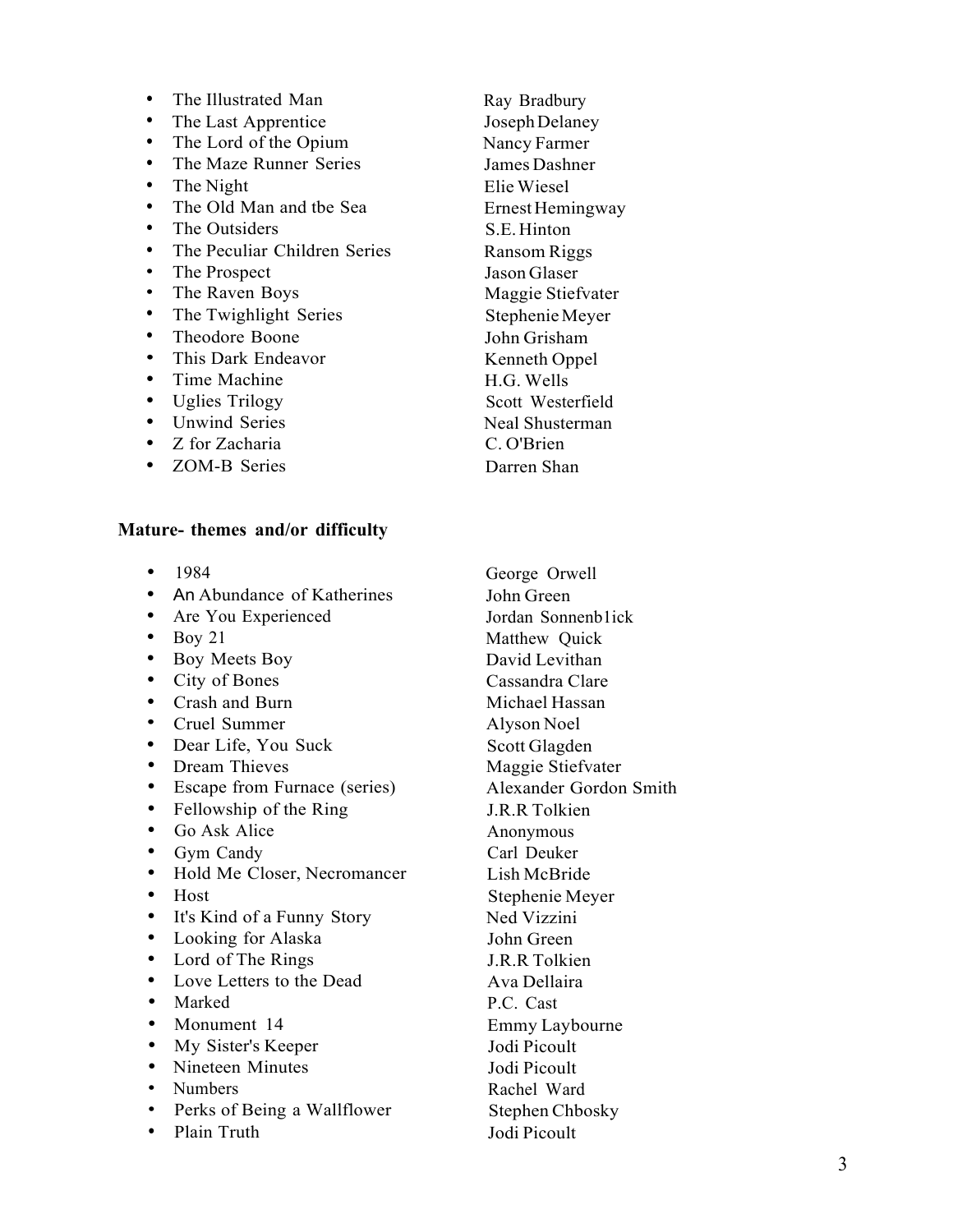| $\boldsymbol{0}$ | Pride and Prejudice                    | Jane Austen                   |
|------------------|----------------------------------------|-------------------------------|
| $\boldsymbol{0}$ | Raft                                   | S.A. Bodeen                   |
| 0                | <b>Reality Boy</b>                     | AS.King                       |
| $\boldsymbol{0}$ | Social Suicide                         | Gemma Halliday                |
| $\boldsymbol{0}$ | Something Like Fate                    | Susanne Colasanti             |
| 0                | Speak                                  | Laurie Halse Anderson         |
| $\boldsymbol{0}$ | Splintered                             | A.G. Howard                   |
| $\pmb{0}$        | Summer State of Mind                   | Jen Calonita                  |
| $\pmb{0}$        | The Absolutely True Diary of a Part-   |                               |
|                  | Time Indian                            | Sherman A. Lekie              |
| $\boldsymbol{0}$ | The Count of Monte Cristo              | Alexandre Dumas pere          |
| $\pmb{0}$        | The Curious Incident of the Dog in the |                               |
|                  | Nighttime                              | Mark Haddon                   |
| $\boldsymbol{0}$ | The Divine Comedy                      | Dante                         |
| $\boldsymbol{0}$ | The Evolution of Mara Dyer             | Michelle Hodkin               |
| $\pmb{0}$        | The Fault in Our Stars                 | John Green                    |
| $\bf{0}$         | The Hit                                | <b>Melvin Burgess</b>         |
| 0                | The Hobbit                             | J.R.R Tolkien                 |
| 0                | The Lord of the Rings Series           | J.R.R Tolkien                 |
| $\boldsymbol{0}$ | The Lovely Bones                       | Alice Sebold                  |
| $\pmb{0}$        | The Raft                               | S.A. Bodeen                   |
| $\boldsymbol{0}$ | The Selection Trilogy                  | Kierna Cass                   |
| $\boldsymbol{0}$ | The Stung Series                       | <b>Bethany Wiggins</b>        |
| $\pmb{0}$        | The Vigilante Poets of Selwyn          |                               |
|                  | Academy                                | Kate Hattemer                 |
| $\pmb{0}$        | Thieves Like Us                        | Stephen Cole                  |
| $\pmb{0}$        | Thirteen Reasons Why                   | JayAsher                      |
| $\boldsymbol{0}$ | Throne of Glass                        | Sarah J. Mass                 |
| 0                | <b>Treasure Island</b>                 | <b>Robert Louis Stevenson</b> |
| 0                | Twisted                                | Laurie Halse Anderson         |
| $\pmb{0}$        | Uninvited                              | Sophie Jordan                 |
| $\pmb{0}$        | Waiting                                | Carol Lynch Williams          |
| $\pmb{0}$        | What Happens Next                      | Colleen Clayton               |
| $\boldsymbol{0}$ | Willow                                 | Julia Hoban                   |
| $\bf{0}$         | <b>Wuthering Heights</b>               | <b>Emily Bronte</b>           |

## **Crossover- published for adults but with young-adult appeal**

| $\mathbf{o}$       | 2 States                            | Chetan Bhagat   |
|--------------------|-------------------------------------|-----------------|
| $\mathbf{o}$       | A Bend in the Road                  | Nicholas Sparks |
| $\mathbf{a}$       | A Walk to Remember                  | Nicholas Sparks |
| $\mathbf{0}$       | Angels and Demons                   | Dan Brown       |
| $\pmb{\mathsf{o}}$ | Apache                              | EdMacy          |
| $\bf{0}$           | Assassins Creed: The Secret Crusade | Oliver Bowden   |
| $\mathbf 0$        | Bioshock: Rapture                   | John Shirley    |
| $\bf{0}$           | <b>Burning Sky</b>                  | Lori Benton     |
|                    |                                     |                 |